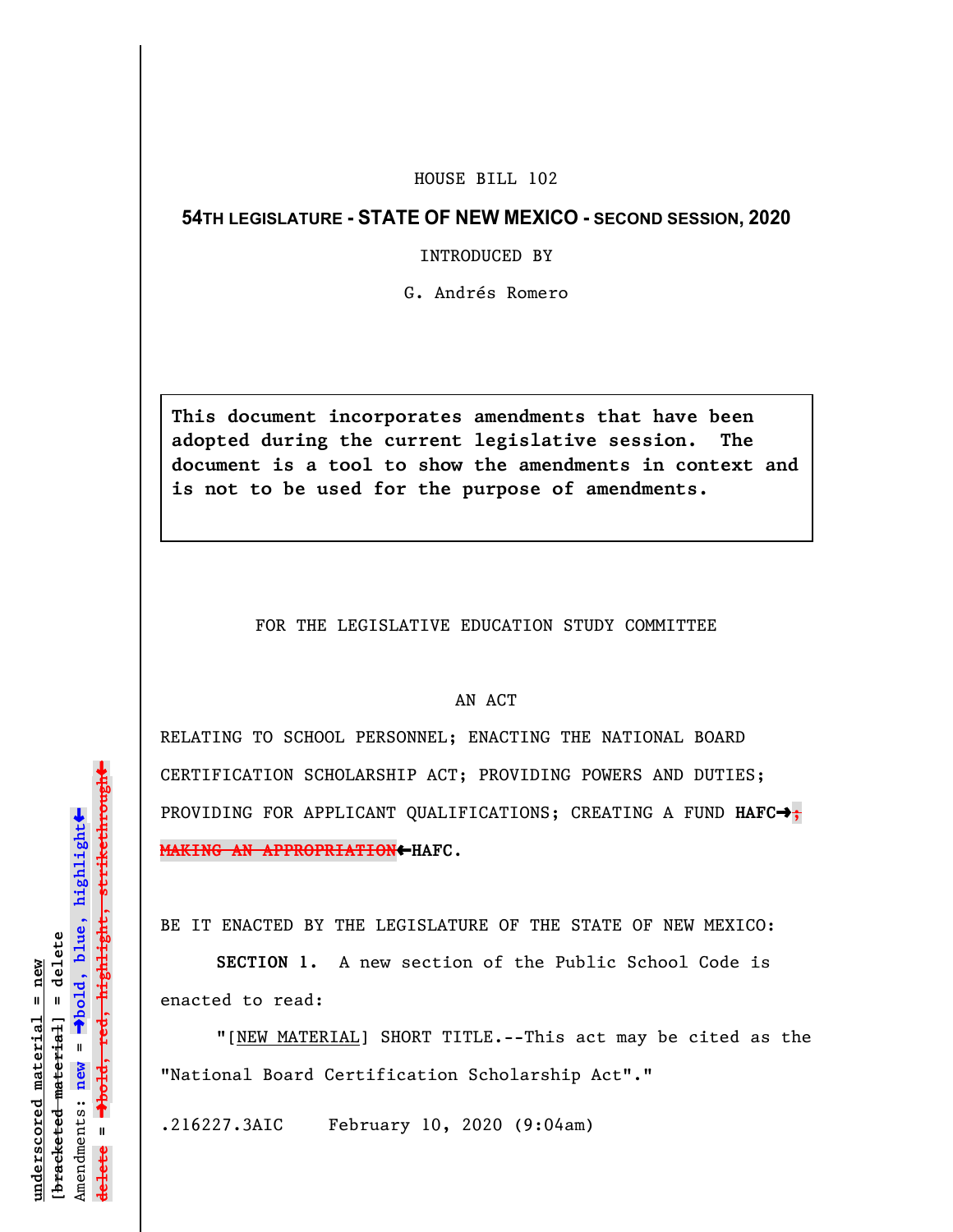**SECTION 2.** A new section of the Public School Code is enacted to read:

"[NEW MATERIAL] DEFINITION.--As used in the National Board Certification Scholarship Act, "school principal" includes a charter school head administrator."

**SECTION 3.** A new section of the Public School Code is enacted to read:

"[NEW MATERIAL] SCHOLARSHIP PROGRAM--DEPARTMENT POWERS AND DUTIES--QUALIFICATIONS--APPLICATIONS--PREFERENCES--REPORTS.--

A. The department may award a "national board certification scholarship" to an eligible teacher seeking certification from the national board for professional teaching standards, which scholarship shall be equal to the certification fees assessed by the national board. A scholarship shall be for no longer than three years, paid annually upon notification that the teacher is still an active participant in the certification process, unless the department finds that exigent circumstances prevent the teacher from finishing the certification process within three years. The department shall provide by rule what circumstances qualify as exigent circumstances.

B. A teacher is eligible to apply for a national board certification scholarship if the teacher:

(1) is a New Mexico resident;

(2) holds a valid level two or higher teaching

.216227.3AIC February 10, 2020 (9:04am)

 $- 2 -$ 

red<del>, highlight, strikethrough</del> º**bold, red, highlight, strikethrough**  $\ddot{\bullet}$ º**bold, blue, highlight** bracketed material] = delete **[bracketed material] = delete** mderscored material = new **underscored material = new** Amendments: **new** =  $\mathbf{u}$ Amendments: new **delete =**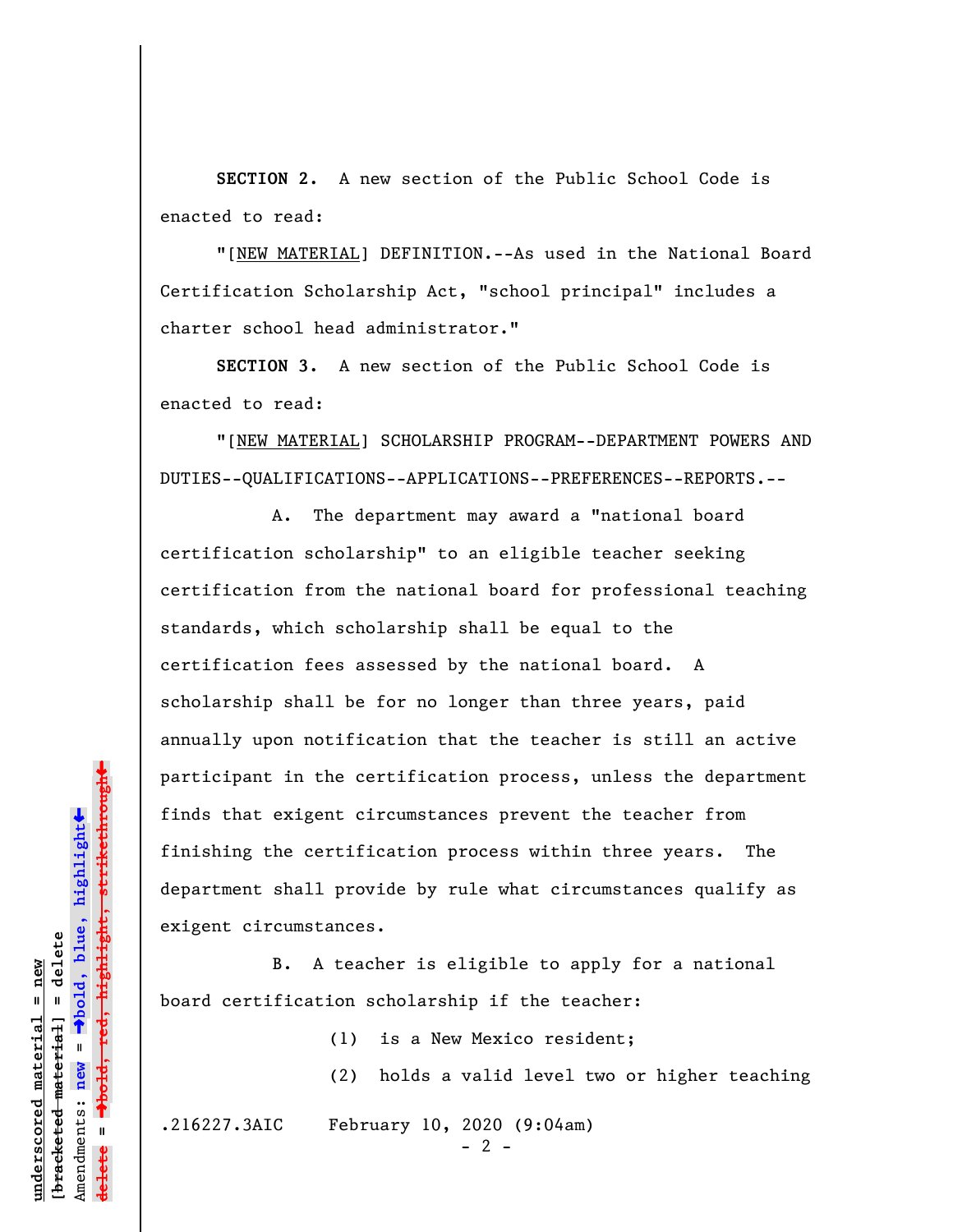license;

(3) is teaching in a New Mexico public school; and

(4) submits a reference letter from the teacher's school principal.

C. Applications shall be submitted to the department on forms and in a manner provided by rule of the department.

D. The department may provide by rule for scholarship contractual terms and application evaluation and other criteria to implement the scholarship program, including subject matter and grade-level preferences if there are more applications than available funding. The department may interview applicants.

E. The department shall provide an annual report on the national board certification scholarship program to the governor and the legislature, including the:

(1) number of teachers who receive scholarships each year and the value of each scholarship;

(2) number of teachers who receive national board certification each year through the scholarship program;

(3) length of time each teacher takes to receive certification;

(4) educator evaluation rating for scholarship recipients during their first five years of teaching as board-

.216227.3AIC February 10, 2020 (9:04am)

- 3 -

 $\ddag$ º**bold, red, highlight, strikethrough**  $\ddot{\bullet}$ º**bold, blue, highlight** bracketed material] = delete **[bracketed material] = delete** inderscored material = new **underscored material = new** Amendments: **new** =  $\mathbf{I}$ Amendments: new **delete =**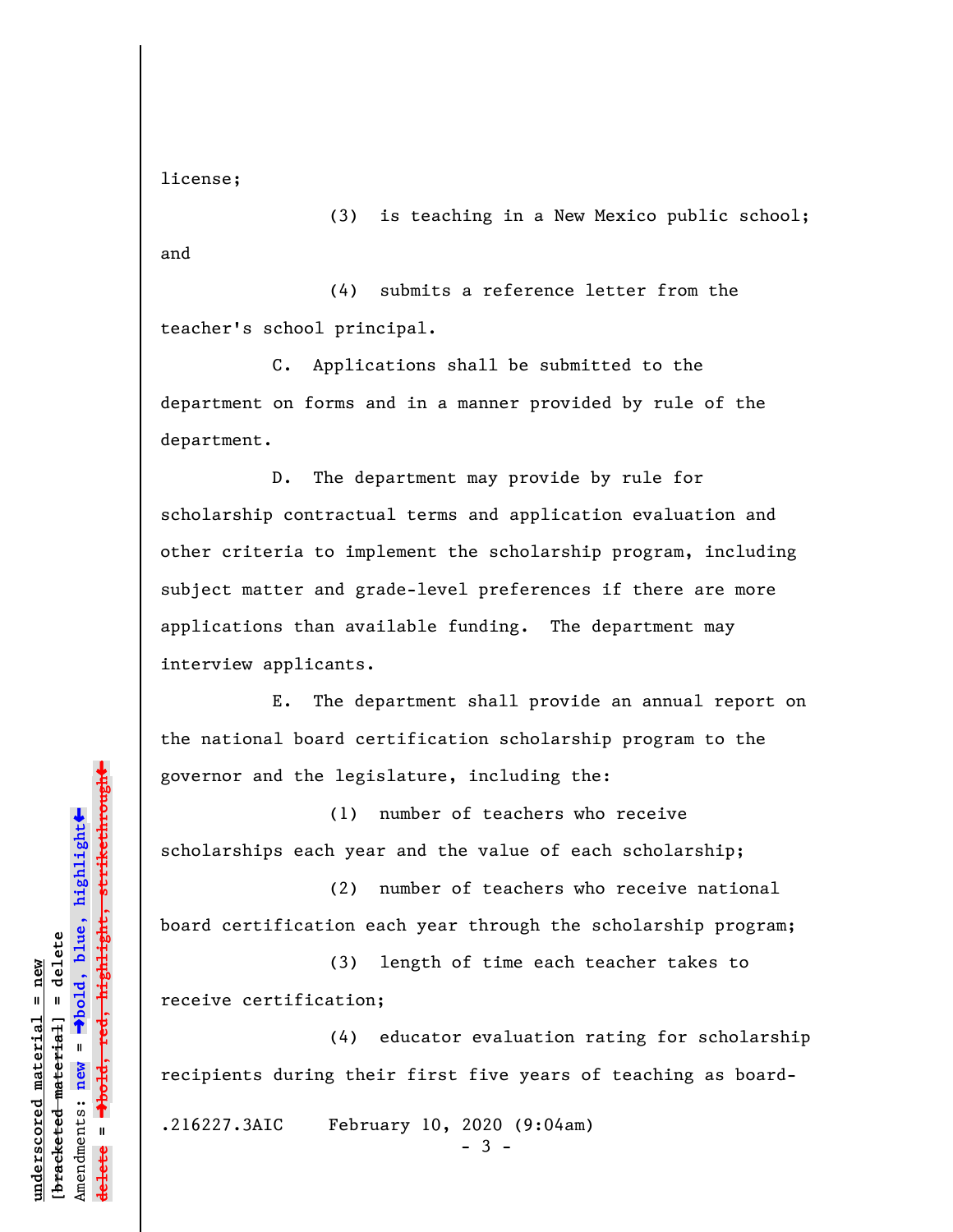## certified teachers;

(5) name of the school district and public school where the scholarship recipient is employed; and

(6) performance of students in classes taught by scholarship-supported board-certified teachers in comparison to students taught by non-board-certified teachers in the school district or charter school."

**SECTION 4.** A new section of the Public School Code is enacted to read:

"[NEW MATERIAL] FUND CREATED--METHOD OF PAYMENT.--The "national board certification scholarship fund" is created as a nonreverting fund in the state treasury. The fund consists of appropriations, gifts, grants and donations. The fund is subject to appropriation by the legislature. Money in the fund shall be expended solely for the purpose of awarding scholarships pursuant to the National Board Certification Scholarship Act. Payments from the fund shall be on warrant of the secretary of finance and administration pursuant to vouchers signed by the secretary of public education or the secretary's authorized representative."

**HAFC**º**SECTION 5. APPROPRIATION.--Five hundred thousand dollars (\$500,000) is appropriated from the public education reform fund to the national board certification scholarship fund for expenditure in fiscal year 2021 to provide national board certification scholarships to successful applicants. Any** .216227.3AIC February 10, 2020 (9:04am)

- 4 -